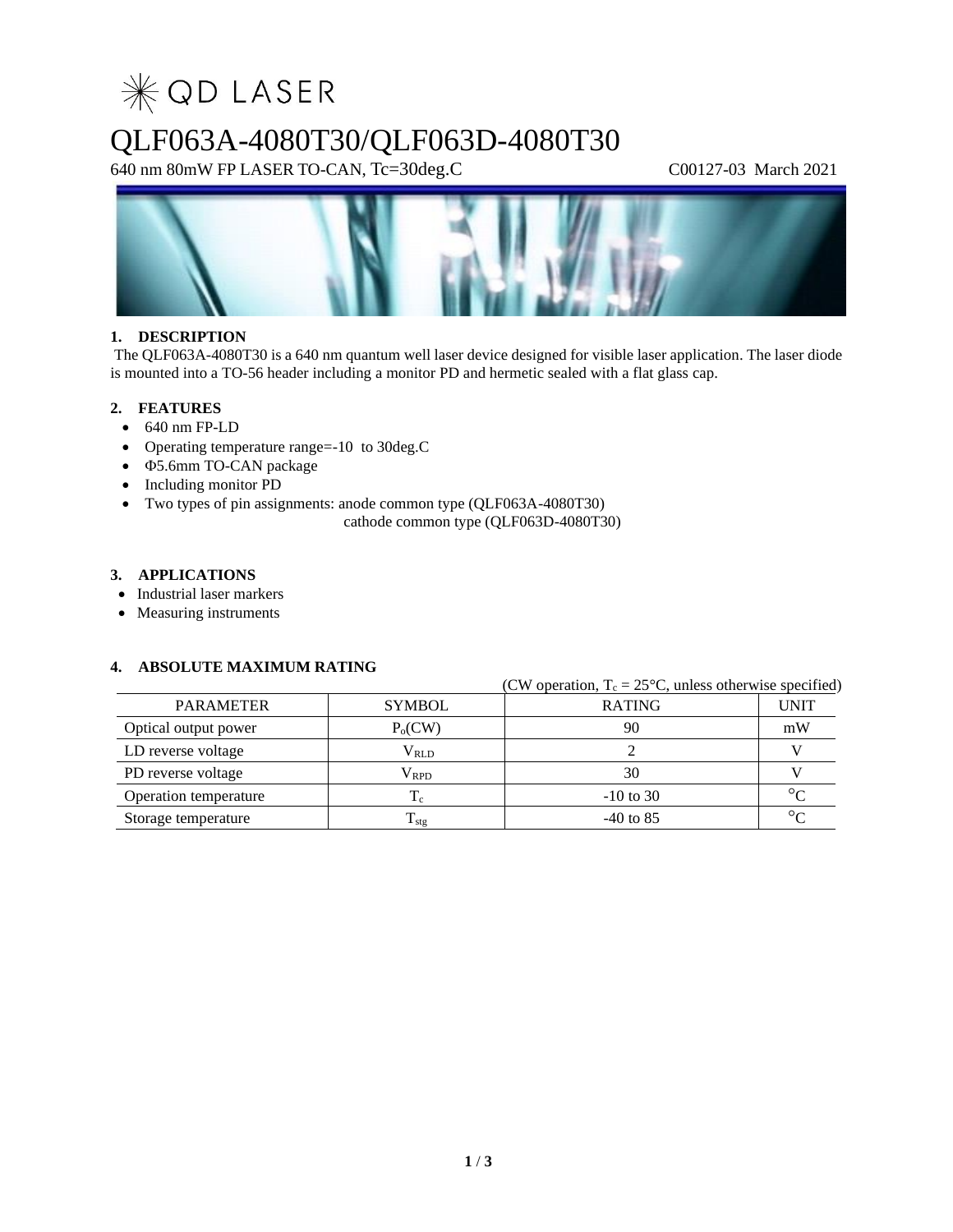**WOD LASER** 

QLF063A-4080T30/QLF063D-4080T30 C00127-03

### **5. OPTICAL AND ELECTRICAL CHARACTERISTICS**

|                                                             |                          |                                         |            |                                                  | $(T_c = 25^{\circ}C$ , unless otherwise specified) |            |             |  |
|-------------------------------------------------------------|--------------------------|-----------------------------------------|------------|--------------------------------------------------|----------------------------------------------------|------------|-------------|--|
| <b>PARAMETER</b>                                            | <b>SYMBOL</b>            | <b>TEST CONDITION</b>                   |            | <b>MIN</b>                                       | <b>TYP</b>                                         | <b>MAX</b> | <b>UNIT</b> |  |
| Threshold current                                           | $I_{th}$                 | CW                                      |            | $\overline{\phantom{0}}$                         | 60                                                 | 100        | mA          |  |
| Operation current                                           | $I_{op}(CW)$             | $CW, P_0 = 80mW$                        |            | $\qquad \qquad -$                                | 135                                                | 160        | mA          |  |
| Operation voltage                                           | $\mathbf{V}_{\text{op}}$ | $CW, P_0 = 80mW$                        |            |                                                  | 2.4                                                | 3.2        | $\mathbf V$ |  |
| Slope efficiency                                            | η                        | $CW, P_0 = 5 - 80mW$                    |            | 0.8                                              | 1.0                                                |            | W/A         |  |
| Monitor current                                             | $\mathbf{I}_\text{m}$    | $CW$ , $P_0 = 80$ mW,<br>$V_{RD} = 5 V$ |            | 400                                              | 1000                                               | 1800       | $\mu A$     |  |
| Peak wavelength                                             | $\lambda_{\rm p}$        | $CW, P_0 = 80mW$                        |            | 635                                              | 641                                                | 650        | nm          |  |
| Far filed pattern<br>horizontal                             | $\Theta_{\rm h}$         | $CW$ , $P_0 = 80$ mW                    |            | $\overline{4}$                                   | $\overline{7}$                                     | 13         | deg.        |  |
| Far filed pattern<br>vertical                               | $\theta_{\rm v}$         | $CW$ , $P_0 = 80$ mW                    |            | 11                                               | 15                                                 | 22         | deg.        |  |
| Beam angle<br>Horizontal                                    | $d\theta_h$              | CW, $P_0 = 80$ mW                       |            | $-3$                                             | $\overline{\phantom{a}}$                           | 3          | deg.        |  |
| Beam angle<br>vertical                                      | $d\theta_v$              | CW, $P_0 = 80$ mW                       |            | $-3$                                             | $\overline{\phantom{a}}$                           | 3          | deg.        |  |
| 80<br>Optical power [mW]<br>20<br>20<br>$\mathsf{O}\xspace$ | $Tc = 25$ deg. $C$<br>50 |                                         | 4.0<br>0.0 | Tc=25 deg.C<br>50                                |                                                    |            |             |  |
| 100<br>150<br>$\mathbf 0$<br><b>Operating current [mA]</b>  |                          |                                         |            | 100<br>150<br>0<br><b>Operating current [mA]</b> |                                                    |            |             |  |
|                                                             |                          |                                         |            |                                                  |                                                    |            |             |  |